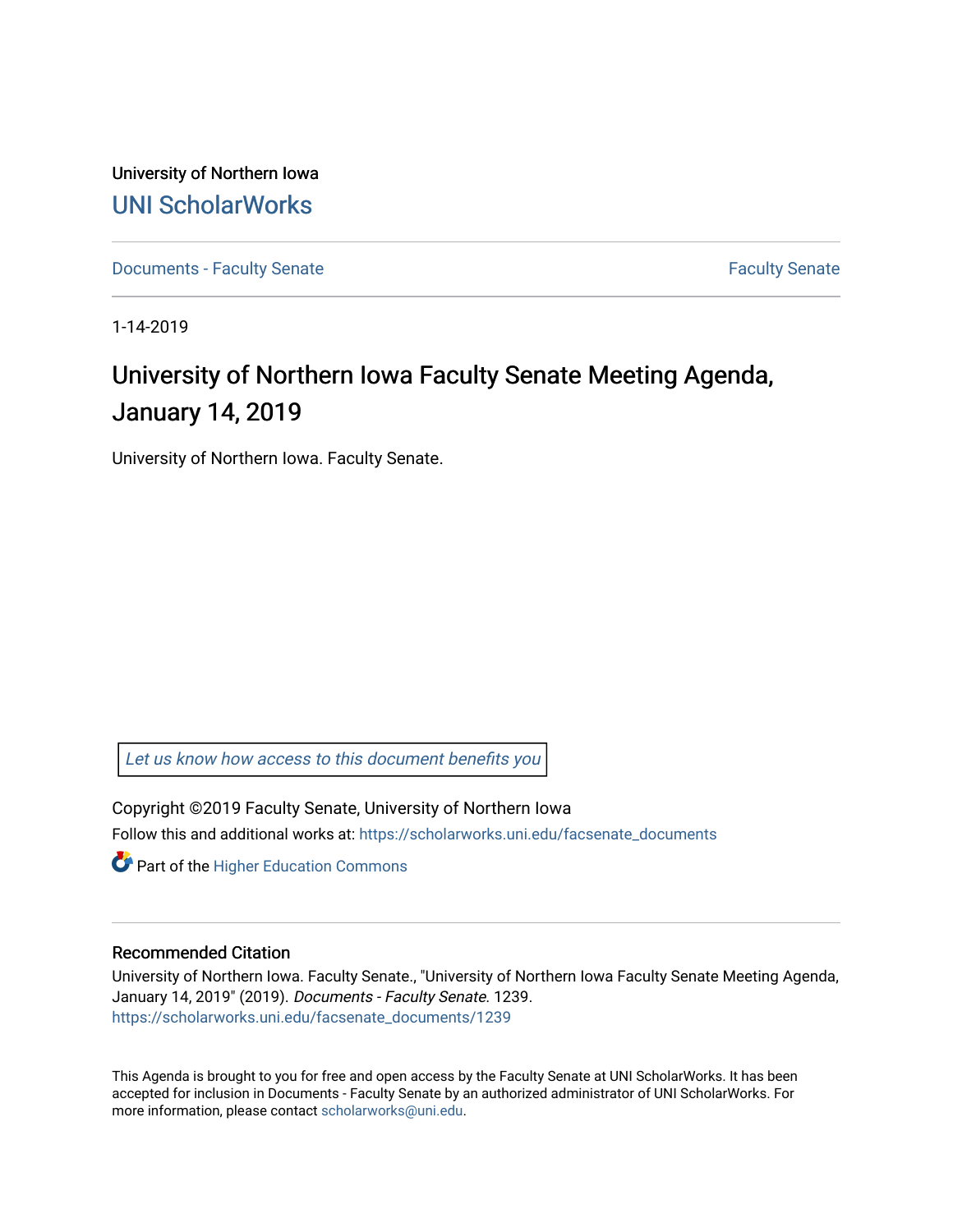#### **UNIVERSITY FACULTY SENATE AGENDA**

January 14, 2019 Scholar Space, Rod Library

**Call to Order**

**Call for Press Identification**

**Introduction of Guests**

### **Courtesy Announcements**

- 1. Comments from President Nook
- 2. Comments from Provost Wohlpart
- 3. Comments from Faculty Chair Cutter
- 4. Comments from United Faculty President Hawbaker
- 5. Comments from Senate Chair Petersen

## **Minutes for Approval**

December 10, 2018

## **Committee Reports**

## **Consideration of Calendar Items for Docketing**

- 1432 [Emeritus Request for Mitchell Strauss](https://senate.uni.edu/current-year/current-and-pending-business/emeritus-request-tim-strauss)
- 1433 [Emeritus Request for Tim Strauss](https://senate.uni.edu/current-year/current-and-pending-business/emeritus-request-mitchell-strauss)

# **Consideration of Docket Items**

- 1305 1426 [Emeritus Request for Richard Glockner, Department of Theatre](https://senate.uni.edu/current-year/current-and-pending-business/emeritus-request-richard-glockner)
- 1306 1427 [Emeritus Request for Frank Kohler, Department of Special Education](https://senate.uni.edu/current-year/current-and-pending-business/emeritus-request-frank-kohler)
- 1307 1428 [Emeritus Request for Rosalie \(Salli\) Forbes, Jacobsen Center](https://senate.uni.edu/current-year/current-and-pending-business/emeritus-request-rosalie-forbes)
- 1308 1429 [Emeritus Request for Darrell Wiens, Biology](https://senate.uni.edu/current-year/current-and-pending-business/emeritus-request-darrell-wiens)
- 1309 1430 [Academic Freedom Policy 6.10](https://senate.uni.edu/current-year/current-and-pending-business/academic-freedom-policy-610)
- 1310 1431 [Emeritus Request for Roy Behrens](https://senate.uni.edu/current-year/current-and-pending-business/emeritus-request-roy-behrens)

#### **New Business**

**Adjournment** by 5:00